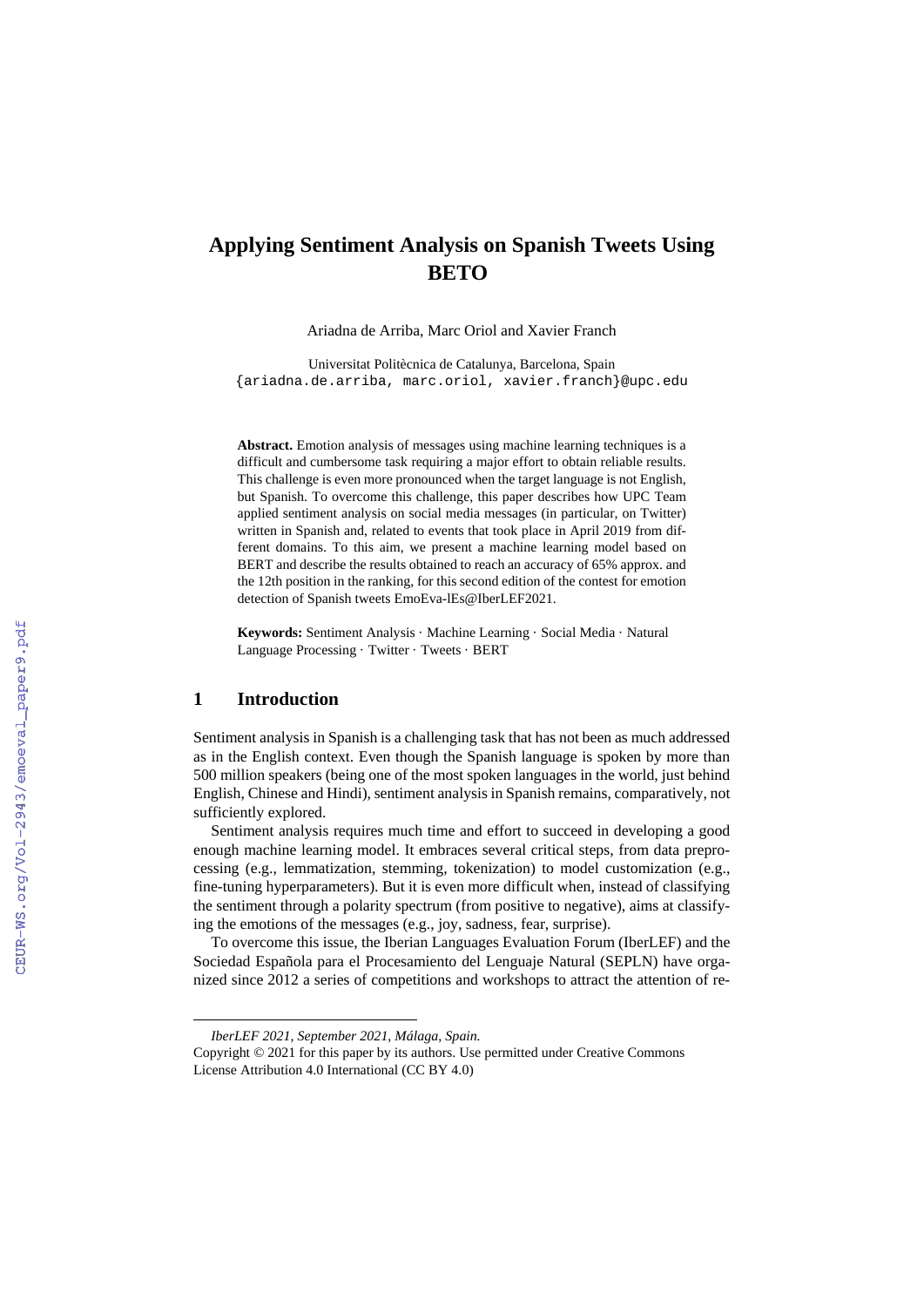searchers to develop sentiment analysis tools and techniques for the Spanish language [1]. They have always organized sentiment analysis within the polarity spectrum analysis until past year when they introduced emotion detection. This year, they decided to repeat the competition with emotion analysis which they named EmoEvalEs [2].

In this paper, we describe the system we have developed to deal with emotion classification in Spanish tweets applying Natural Language Processing (NLP) techniques and developing a machine learning model based on BETO [3], a Spanish version of BERT [4].

In the following section, we explain the task presented and the dataset provided. Then, in section 3, we describe the system developed and the steps executed to overcome the task. In the results section, we expose the metrics obtained relative to other participants, including an analysis of our results. Finally, we close the paper with conclusions and references.

# **2 Task description**

The task presented on this edition of IberLEF 2021 consists in classifying tweets into the emotion expressed in that text.

The dataset [5] was provided by the EmoEvalEs organizer and it is composed of tweets written in Spanish and based on several events that took place in April 2019 related to different domains: entertainment, catastrophe, political, global commemoration, and global strike. The corpus consists of 8223 tweets distributed in three subsets: dev (844 tweets), train (5723 tweets) and test (1656 tweets). Dev and train corpus are labelled with seven distinct emotions (see Table 1) and they have been used to develop and train the machine learning model, respectively. The test subset has been used to test the model, and its emotion distribution has been made public days after the competition ended.

|                                                                 | # samples |         |        |
|-----------------------------------------------------------------|-----------|---------|--------|
| Emotion                                                         | (dev)     | (train) | (test) |
| anger (also includes annoyance and rage)                        | 85        | 589     | 168    |
| disgust (also includes disinterest, dislike, and loathing)      | 16        | 111     | 33     |
| fear (also includes apprehension, anxiety, concern, and terror) | 9         | 65      | 21     |
| joy (also includes serenity and ecstasy)                        | 181       | 1227    | 354    |
| sadness (also includes pensiveness and grief)                   | 104       | 693     | 199    |
| surprise (also includes distraction and amazement)              | 35        | 238     | 67     |

**Table 1.** Emotion distribution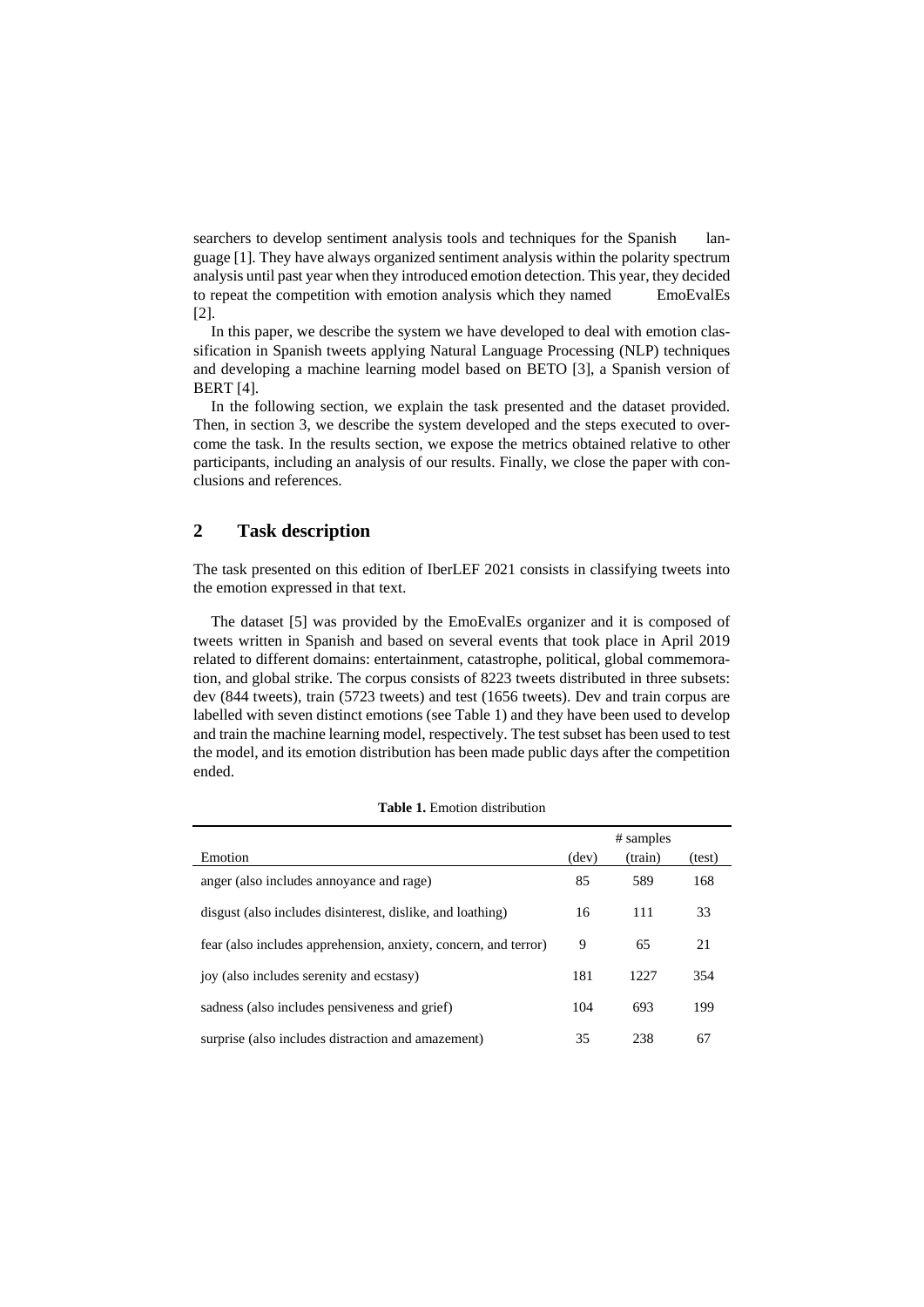| others: the emotion expressed in a tweet as 'neutral or no | 414 | 2800 | 814 |
|------------------------------------------------------------|-----|------|-----|
| emotion'                                                   |     |      |     |

The metrics used to evaluate the performance of the task are its accuracy and the macro averages of its precision, recall and  $F_1$  score.

# **3 System description**

We propose a system for the classification of emotions of Tweets written in Spanish based on a BERT variant model named BETO.

To build the machine learning model, we applied the following process pipeline (see Fig.1):

- **Pre-processing tweets:** In this stage we applied NLP techniques to clean and normalize the messages in the tweets.
- **Training machine learning model:** Using the pre-processed tweets, we trained a model based on BETO.
- **Fine-tuning model:** To improve the accuracy of our machine learning model, we iteratively fine-tuned several hyperparameters of the BETO model and retrained the model to obtain better results.





#### **3.1 Preprocessing**

Pre-processing is a critical step of all NLP systems [6]. We applied some general NLP pre-processing techniques and specific methods for emotion processing to obtain a "cleaner" text. Some examples of tweets with their preprocessing results are shown in Table 2. The methods and techniques applied are:

- **Remove URLs:** Many tweets contain URLs to websites that provide more information but that are not relevant to the sentiment analysis process. We removed these URLs as they only make the text noisier.
- **Remove hashtags:** We removed all hashtags in the text.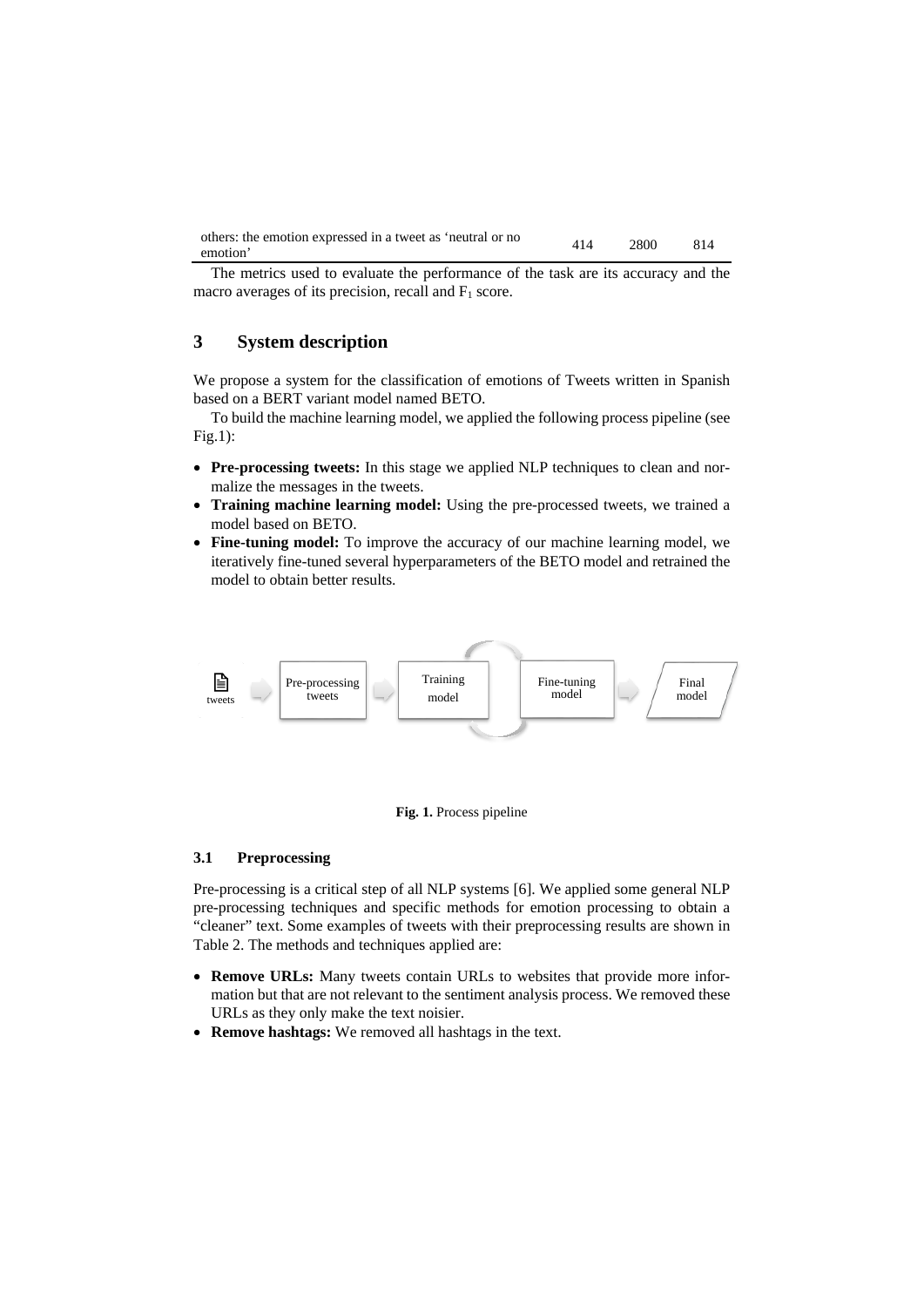- **Remove numbers:** Numbers are not providing useful information for emotion analysis.
- **Replace emojis and emoticons:** Emojis and emoticons are remarkably significant in sentiment analysis. A text can be apparently neutral but can express any emotion by adding emojis. To facilitate the machine learning process, we replaced the emojis and emoticons with a text that represents the emotion they evoked.
- **Replace abbreviations:** Social media users express themselves in a colloquial mode. These users tend to use abbreviated words and expressions that are not usually present in dictionaries for NLP but are known to everybody. To this aim, we built a list of fifty common abbreviations and we replaced them with their correct form. Some of them are: *q (que), bn (bien) o mñn (mañana), tqm (te quiero mucho), pti (para tu información)*.
- **Replace laughs:** Laughs may be ambiguous but they are mostly used to express the 'happy' emotion. Nevertheless, users tend to write laughs in multiple forms. So we replaced all words that start with 'ja', 'je', 'ji', 'jo' with 'jajaja' (after checking that the term does not exist in the dictionary to avoid replacing existing words), to obtain a general form for laughing.
- **Remove punctuation marks:** We removed punctuation marks such as commas, question marks, or quotation marks because they do not provide any emotion in the text by themselves. In several cases, some punctuation marks (e.g., exclamation marks) can emphasize the emotion that the text expresses. As there is no generalized rule for making the machine detect these cases in a clear way, we decided to remove them prior to producing more confusion to the machine.
- **Remove repeated characters:** In social media, most people are not following spelling rules and it is common to repeat some characters especially at the end of a word (e.g. *holaa* or *graciaas!*). We removed these additional characters.
- **Lemmatization:** Common technique in NLP. It consists in transforming all verb conjugations into its infinitive form. For example, we replaced *vivían* by *vivir*.
- **Remove stopwords:** Stopwords are words that are not providing any useful information (e.g., *y, aunque, con*). Removing them is very common in NLP. In Python there are many libraries to obtain a list of stopwords in different languages. In this case, we used the nltk library [7].
- **Remove blank spaces:** The last stage is removing extra white spaces that tweets could have or the ones created when we replaced or deleted words in previous steps.

Some of these rules have not been tested in this dataset (e.g., repeated characters removal or laughs removal) due to the messages are not containing any of them. Even so, we have included it as it is very common in social media users.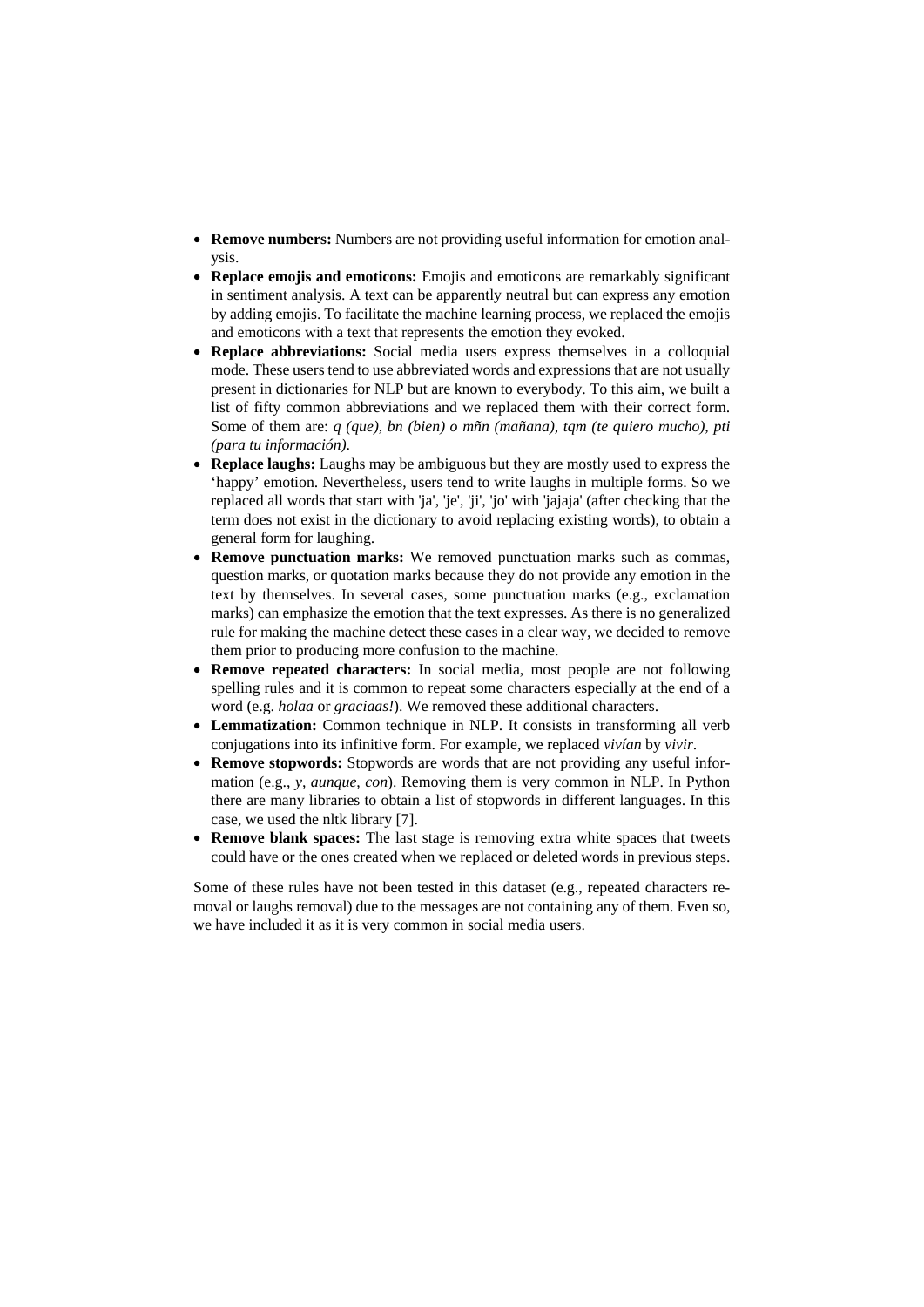**Table 2.** Examples of tweets preprocessing

| Tweet                                                                                                                                                                                                                          | Preprocessed tweet                                                                     |
|--------------------------------------------------------------------------------------------------------------------------------------------------------------------------------------------------------------------------------|----------------------------------------------------------------------------------------|
| Que devastador lo de #NotreDame $\circled{r}$ no parece que<br>va a quedar mucho                                                                                                                                               | devastador tristeza no parecer ir<br>quedar mucho                                      |
| La mejor manera de entender mi idioma #DiaDelLibro<br>https://t.co/W9wwoyW8qk                                                                                                                                                  | mejor manera entender idioma                                                           |
| Espero que todos ya estén listos para gritar los goles<br>del Barça!! porque hay que creer y confiar que mañana<br>ellos van a ganar $\bigoplus$ $\bigoplus$ $\bigotimes$ $\bigoplus$ $\bigoplus$ #ChampionsLea-<br>gue #Barça | esperar listo gritar gol haber creer<br>confiar mañana ir ganar felicidad<br>felicidad |

#### **3.2 Training**

We trained the machine learning model using a Spanish variant of the BERT model named BETO. BERT is a machine learning technique pre-trained with the Toronto Book Corpus and Wikipedia [4] and developed by Google [8]. BERT is a transformerbased deep learning model able to deal with multiple NLP problems. It uses attention masks to encode each word during the training stage and predict up to 15% of masked words using NSP (Next Sentence Prediction) and to understand the context of a sentence [9].

BETO is a variant of BERT, which has been pre-trained exclusively on Spanish data, with a dataset of similar size as BERT. We have chosen BETO over BERT, as BETO has been able to outperform other BERT-based models in several NLP-based activities using Spanish as language [10].

During the training stage, some configuration parameters are fixed meanwhile others are adjusted as detailed in the next section. The parameters set before starting training the model are the batch size and the maximum sequence length. The batch size is the number of samples used in one iteration in the training stage and was set to 64 . The maximum sequence length was set to 256 as tweets are short texts up to 240 characters maximum.

#### **3.3 Fine-tuning**

In the fine-tuning stage, we adjusted several hyperparameters (see Table 3) to improve our trained model and obtain better results.

The hyperparameters we adjusted are:

• **Learning rate**: Hyperparameter that controls how much the model changes in response to the estimated error each time the model weights are updated. Choosing the optimal learning rate is a difficult task, as a small learning rate may result in a slow training process and a value that is too large can cause the model to diverge instead of to converge to the solution (see Fig. 2) [11].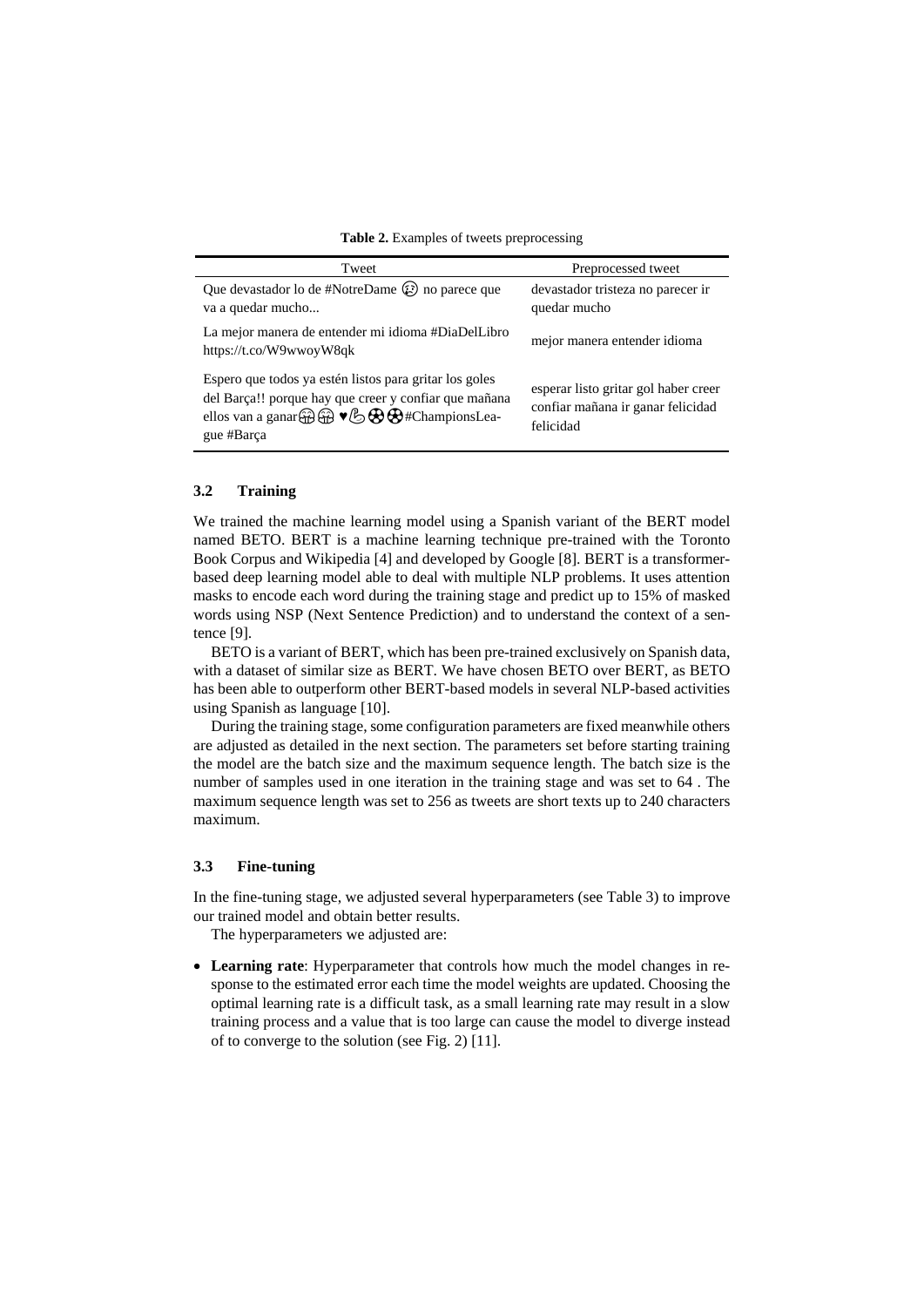

**Fig. 2.** Adjusting learning rate hyperparameter [12]

- **Epsilon:** This hyperparameter is a very small number to prevent any division by zero in the implementation [13].
- **Number of epochs:** Hyperparameter that indicates the number of times that the model visits the entire training dataset. We adjust it to control the weight decay as it uses the following formula:

$$
weight decay = learning rate / number of epochs
$$
\n
$$
(1)
$$

In this regard, we should be careful choosing the value for epochs as weight decay is used to prevent overfitting and to keep a weight small to avoid exploding gradients.

| # | Learning rate      | Epsilon     | Number of epochs |
|---|--------------------|-------------|------------------|
|   | $1x10^{-5}$        | $1x10^{-4}$ |                  |
|   | $1x10^{-5}$        | $1x10^{-5}$ |                  |
|   | $1 \times 10^{-4}$ | $1x10^{-4}$ |                  |

**Table 3.** Hyperparameters fine-tuning for each submission

#### **4 Results**

The results extracted from the evaluation phase are shown in Table 4. We submitted three different versions trained with different hyperparameters tuned. The first submission was trained with 15 epochs, a learning rate of  $10^{-5}$ , and epsilon of  $10^{-4}$ . In the second one, we decided to reduce the epsilon to  $10^{-5}$  but keep the learning rate and the number of epochs to check if model performance improves changing only the epsilon value. Finally, in the third submission, epsilon and learning rate were set to  $10^{-4}$  meanwhile the number of epochs was reduced to 10.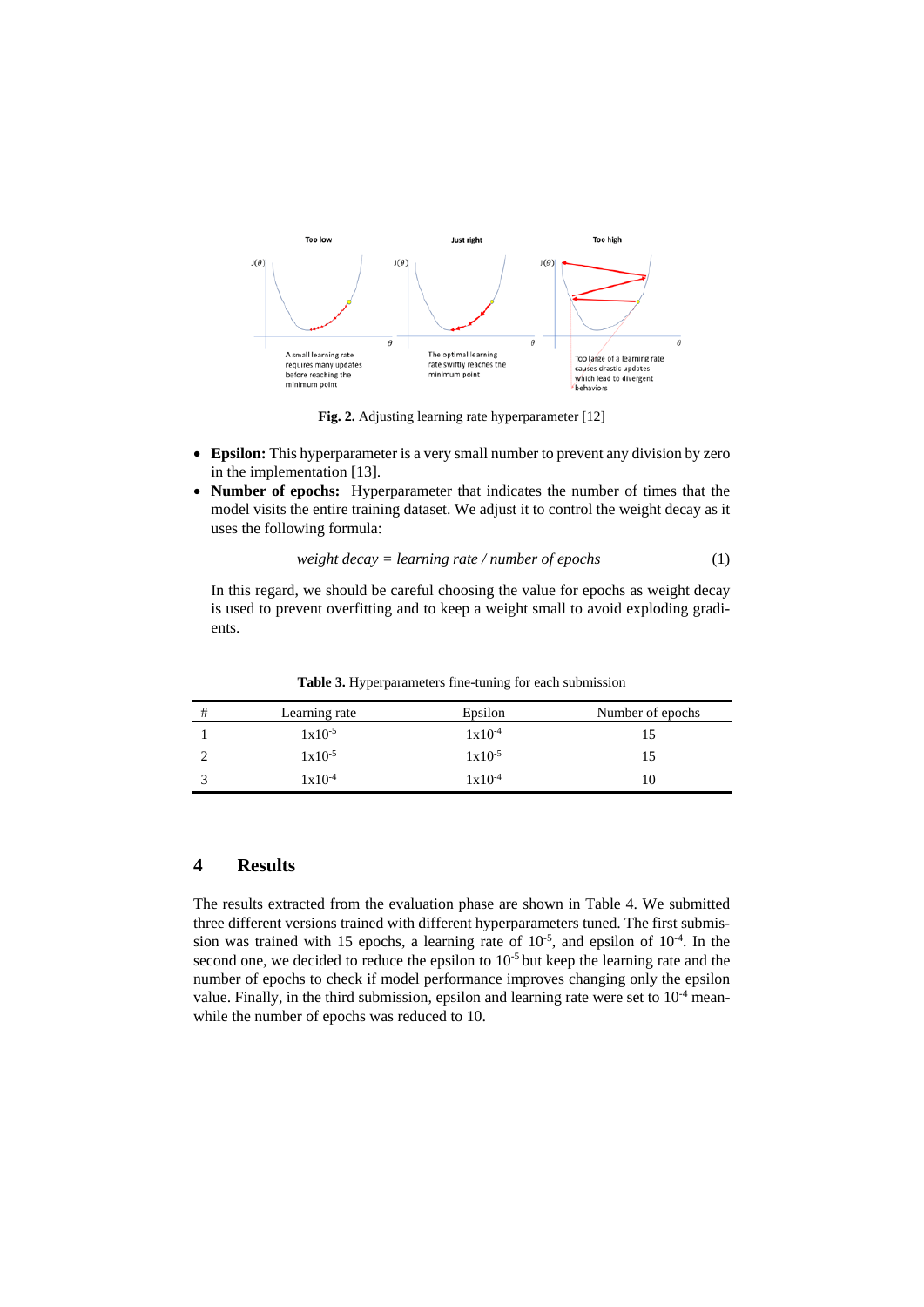| # | Accuracy | Macro avg F1<br>Score | Macro avg preci-<br>sion | Macro avg recall |
|---|----------|-----------------------|--------------------------|------------------|
|   | 0.644324 | 0.612514              | 0.594360                 | 0.644324         |
|   | 0.652778 | 0.622223              | 0.600479                 | 0.652778         |
|   | 0.641908 | 0.626723              | 0.625913                 | 0.641908         |

**Table 4.** Results from evaluation phase

As the best performance results correspond to the second submission, that is the one we submitted to the official leaderboard. In relation with other participants, we obtained an accuracy of 65% approximately which placed us in the 12th position in the ranking. Despite this position, the accuracy obtained is not so far from the winner which has got around a 73% of this metric.

As we can observe, the F1 score is very close to accuracy, which indicates that the dataset is sufficiently balanced. Metrics results are very similar in all submissions which may indicate that model cannot be improved so much only by fine-tuning the hyperparameters chosen with the data provided.

The main errors we have detected in tweets classification in the validation stage are mainly due to pre-processing issues. For instance, we identified that tweets that may be predicted as 'others' are always classified as 'sadness' or 'joy', probably by the influence of replacing emojis in the pre-processing phase. Another issue is that the system is less accurate for detecting emotions that have a small number of samples, as it is the case for 'fear', 'disgust' and 'surprise'.

For future work, we could obtain more data from Twitter to increase the performance of the model by training it with a bigger size corpus and a little bit more balanced. In this case, we only trained the model with the train dataset but we could have trained it with train and dev dataset to have more data for the machine. Another improvement for the future could be trying other values and combinations for the hyperparameters that cannot be tested for this competition or adjusting other parameters as the batch size.

## **5 Conclusions**

Developing a machine learning model to classify a text into emotions is a challenging task. The way human beings express themselves is very ambiguous and detecting which emotions they want to express can be extremely difficult even for them, because many times they do not even know how they feel. For this reason, it is important to have good quality data with labelled emotions well remarked and above all be patient as finding an optimal model is a slow and hard task.

In this paper, we have presented a BETO-based machine learning model to classify into emotions Spanish tweets. The results of the evaluation show that the model is able to identify the correct emotion on approximately 2 out of 3 occasions (accuracy=0.65). As future work, we plan to improve the overall system by enhancing the preprocessing phase (e.g., taking into account capital letters that could emphasize the text emotion or